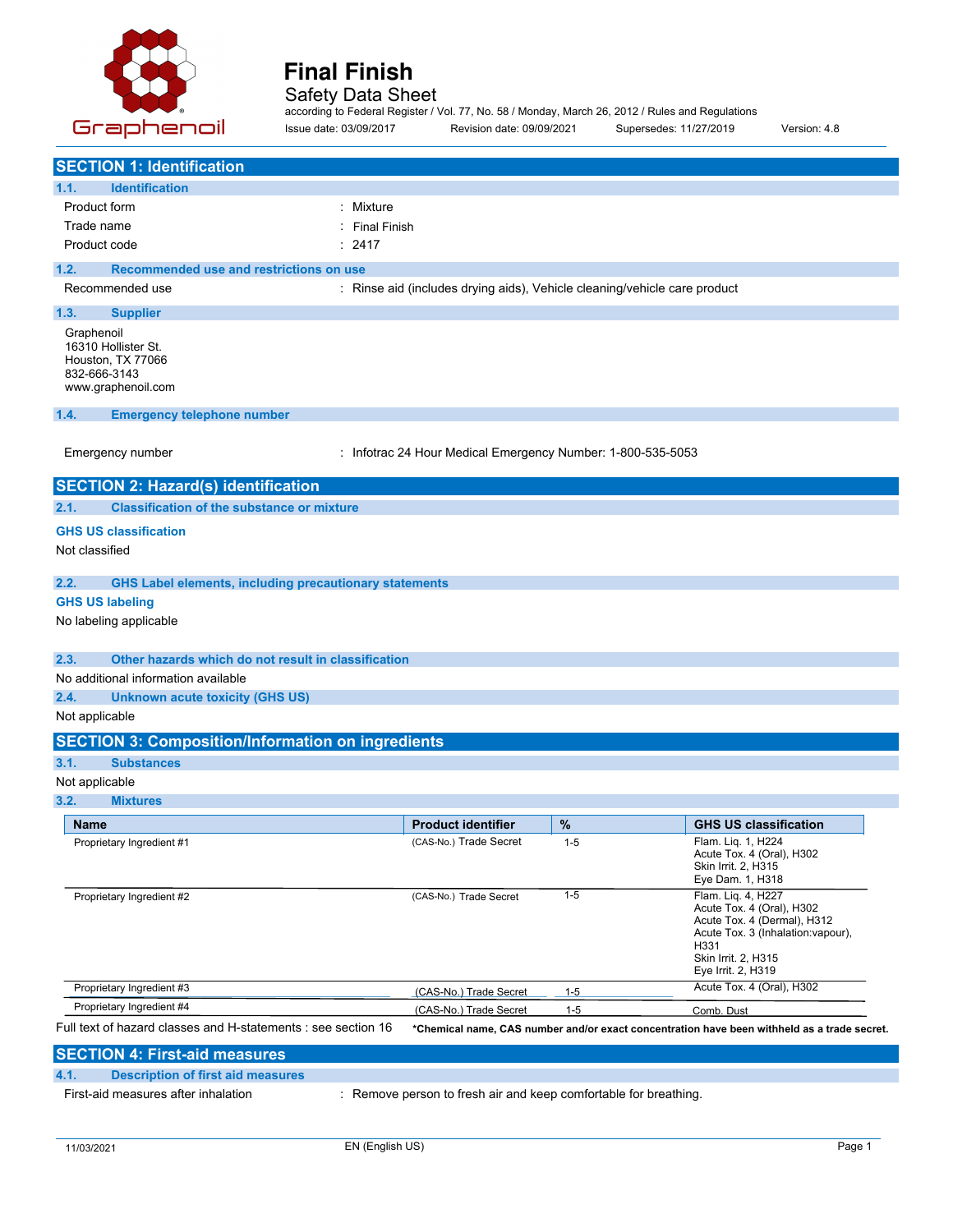Safety Data Sheet

according to Federal Register / Vol. 77, No. 58 / Monday, March 26, 2012 / Rules and Regulations

|              | <b>Speed Detailer</b>                                                                     |                                                                                                                                                                                                                         |
|--------------|-------------------------------------------------------------------------------------------|-------------------------------------------------------------------------------------------------------------------------------------------------------------------------------------------------------------------------|
|              |                                                                                           |                                                                                                                                                                                                                         |
| 8.1.         | <b>Control parameters</b>                                                                 |                                                                                                                                                                                                                         |
|              | <b>SECTION 8: Exposure controls/personal protection</b>                                   |                                                                                                                                                                                                                         |
|              | Storage conditions                                                                        | : Store in a well-ventilated place. Keep cool.                                                                                                                                                                          |
| 7.2.         | Conditions for safe storage, including any incompatibilities                              |                                                                                                                                                                                                                         |
|              | Hygiene measures                                                                          | Always wash hands after handling the product.                                                                                                                                                                           |
|              | Precautions for safe handling                                                             | Ensure good ventilation of the work station. Avoid contact with skin and eyes. Wear personal<br>protective equipment.<br>: Wash contaminated clothing before reuse. Do not eat, drink or smoke when using this product. |
| 7.1.         | <b>Precautions for safe handling</b>                                                      |                                                                                                                                                                                                                         |
|              | <b>SECTION 7: Handling and storage</b>                                                    |                                                                                                                                                                                                                         |
|              | For further information refer to section 13.                                              |                                                                                                                                                                                                                         |
| 6.4.         | <b>Reference to other sections</b>                                                        |                                                                                                                                                                                                                         |
|              | Other information                                                                         | Dispose of materials or solid residues at an authorized site.                                                                                                                                                           |
|              | Methods for cleaning up                                                                   | : Take up liquid spill into absorbent material.                                                                                                                                                                         |
| 6.3.         | Methods and material for containment and cleaning up                                      |                                                                                                                                                                                                                         |
|              | Avoid release to the environment.                                                         |                                                                                                                                                                                                                         |
| 6.2.         | <b>Environmental precautions</b>                                                          |                                                                                                                                                                                                                         |
|              |                                                                                           | refer to section 8: "Exposure controls/personal protection".                                                                                                                                                            |
| 6.1.2.       | For emergency responders<br>Protective equipment                                          | Do not attempt to take action without suitable protective equipment. For further information                                                                                                                            |
| 6.1.1.       | For non-emergency personnel<br>Emergency procedures                                       | : Ventilate spillage area. Avoid contact with skin and eyes.                                                                                                                                                            |
| 6.1.         | Personal precautions, protective equipment and emergency procedures                       |                                                                                                                                                                                                                         |
|              | <b>SECTION 6: Accidental release measures</b>                                             |                                                                                                                                                                                                                         |
|              | Protection during firefighting                                                            | : Do not attempt to take action without suitable protective equipment. Self-contained breathing<br>apparatus. Complete protective clothing.                                                                             |
| 5.3.         | Special protective equipment and precautions for fire-fighters                            |                                                                                                                                                                                                                         |
| 5.2.<br>fire | Specific hazards arising from the chemical<br>Hazardous decomposition products in case of | : Toxic fumes may be released.                                                                                                                                                                                          |
|              | Suitable extinguishing media                                                              | : Water spray. Dry powder. Foam. Carbon dioxide.                                                                                                                                                                        |
| 5.1.         | Suitable (and unsuitable) extinguishing media                                             |                                                                                                                                                                                                                         |
|              | <b>SECTION 5: Fire-fighting measures</b>                                                  |                                                                                                                                                                                                                         |
|              | Treat symptomatically.                                                                    |                                                                                                                                                                                                                         |
| 4.3.         | Immediate medical attention and special treatment, if necessary                           |                                                                                                                                                                                                                         |
|              | Symptoms/effects after eye contact                                                        | Eye irritation.                                                                                                                                                                                                         |
|              | Symptoms/effects after skin contact                                                       | Irritation.                                                                                                                                                                                                             |
| 4.2.         | Most important symptoms and effects (acute and delayed)                                   |                                                                                                                                                                                                                         |
|              | First-aid measures after ingestion                                                        | Get medical advice/attention.<br>: Call a poison center/doctor/physician if you feel unwell.                                                                                                                            |
|              | First-aid measures after eye contact                                                      | medical advice/attention.<br>Rinse eyes with water as a precaution. Rinse cautiously with water for several minutes.<br>Remove contact lenses, if present and easy to do. Continue rinsing. If eye irritation persists: |
|              | First-aid measures after skin contact                                                     | : Wash skin with plenty of water. Take off contaminated clothing. If skin irritation occurs: Get                                                                                                                        |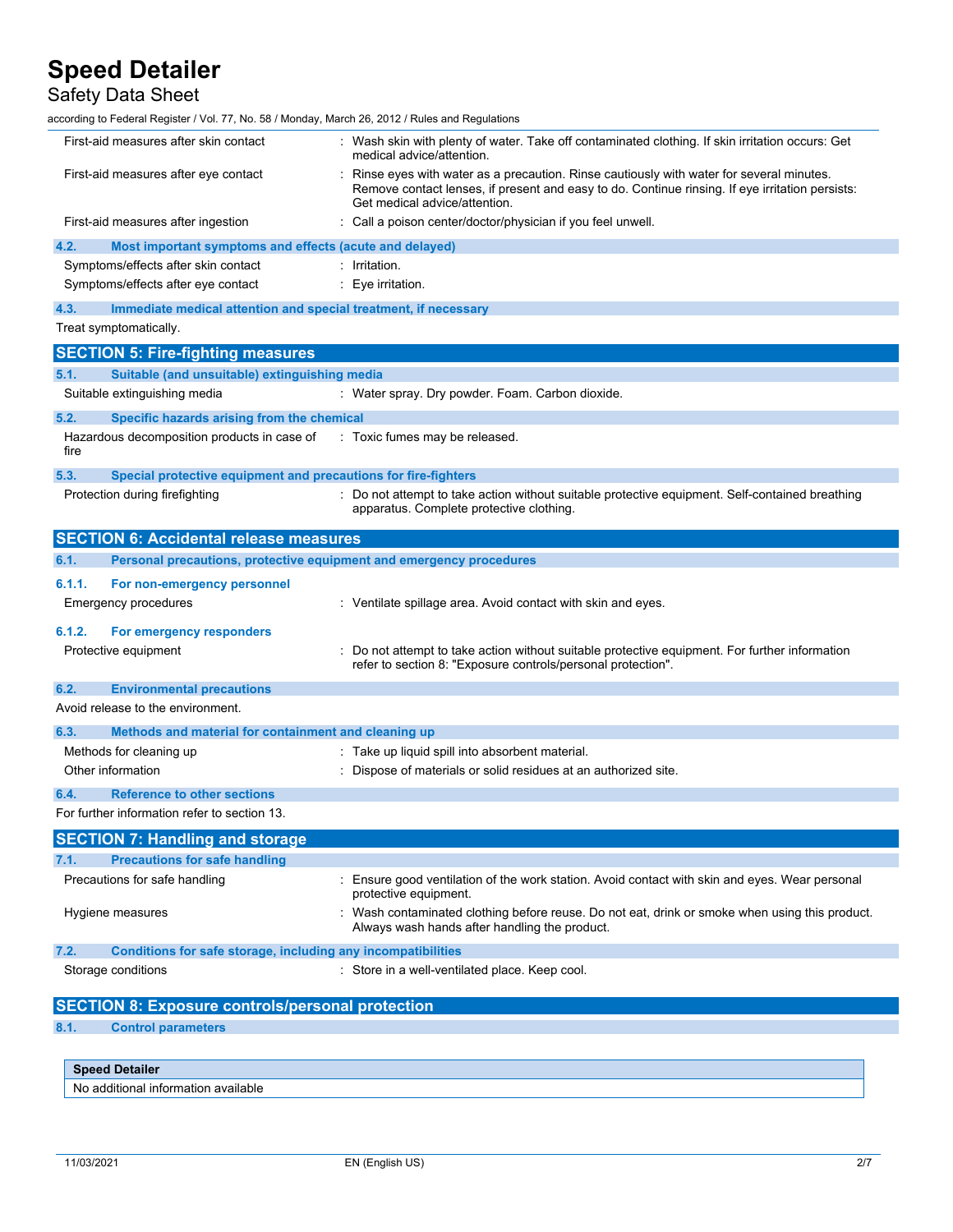# Safety Data Sheet

according to Federal Register / Vol. 77, No. 58 / Monday, March 26, 2012 / Rules and Regulations

| <b>Proprietary Ingedient #2</b>                   |                    |  |  |
|---------------------------------------------------|--------------------|--|--|
| <b>USA - ACGIH - Occupational Exposure Limits</b> |                    |  |  |
| ACGIH TWA (ppm)                                   | 20 ppm             |  |  |
| <b>Proprietary Ingredient #3</b>                  |                    |  |  |
| <b>USA - ACGIH - Occupational Exposure Limits</b> |                    |  |  |
| ACGIH TWA (ppm)                                   | 1 ppm              |  |  |
| <b>USA - OSHA - Occupational Exposure Limits</b>  |                    |  |  |
| OSHA PEL (TWA) (ppm)                              | 1 ppm              |  |  |
| OSHA PEL (STEL) (ppm)                             | 5 ppm              |  |  |
| <b>USA - NIOSH - Occupational Exposure Limits</b> |                    |  |  |
| NIOSH REL (TWA) (ppm)                             | 5 ppm              |  |  |
| NIOSH REL (ceiling) (mg/m <sup>3</sup> )          | $9 \text{ mg/m}^3$ |  |  |
| <b>Proprietary Ingredient #1</b>                  |                    |  |  |
| No additional information available               |                    |  |  |

### **8.2. Appropriate engineering controls**

Appropriate engineering controls : Ensure good ventilation of the work station.

Environmental exposure controls : Avoid release to the environment.

## **8.3. Individual protection measures/Personal protective equipment**

**Hand protection:**

Protective gloves

### **Eye protection:**

Safety glasses

### **Skin and body protection:**

Wear suitable protective clothing

#### **Respiratory protection:**

In case of insufficient ventilation, wear suitable respiratory equipment

### **Personal protective equipment symbol(s):**



| <b>SECTION 9: Physical and chemical properties</b>            |                      |  |  |  |
|---------------------------------------------------------------|----------------------|--|--|--|
| Information on basic physical and chemical properties<br>9.1. |                      |  |  |  |
| Physical state                                                | : Liquid             |  |  |  |
| Appearance                                                    | $\therefore$ Liquid. |  |  |  |
| Color                                                         | : clear              |  |  |  |
| Odor                                                          | : characteristic     |  |  |  |
| Odor threshold                                                | : No data available  |  |  |  |
| pH                                                            | $: 6.5 - 8$          |  |  |  |
| Melting point                                                 | : Not applicable     |  |  |  |
| Freezing point                                                | : No data available  |  |  |  |
| Boiling point                                                 | : No data available  |  |  |  |
| Flash point                                                   | : No data available  |  |  |  |
| Relative evaporation rate (butyl acetate=1)                   | : No data available  |  |  |  |
| Flammability (solid, gas)                                     | : Not applicable.    |  |  |  |
| Vapor pressure                                                | : No data available  |  |  |  |
|                                                               |                      |  |  |  |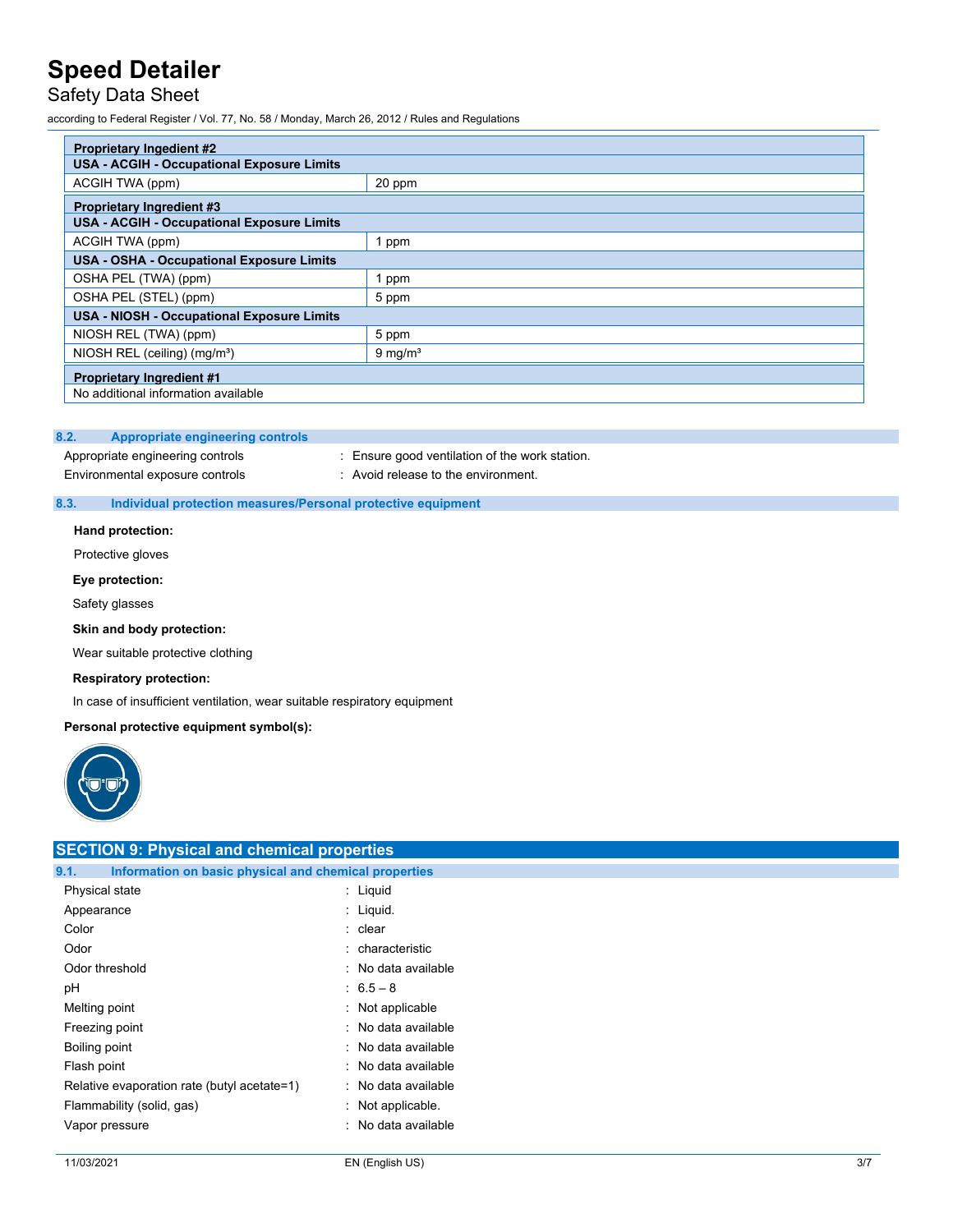# Safety Data Sheet

according to Federal Register / Vol. 77, No. 58 / Monday, March 26, 2012 / Rules and Regulations

| Relative vapor density at 20 °C                 | . No data available            |
|-------------------------------------------------|--------------------------------|
| Relative density                                | . No data available            |
| Specific gravity / density                      | $0.98$ g/m <sup>3</sup>        |
| Solubility                                      | No data available              |
| Partition coefficient n-octanol/water (Log Pow) | $\therefore$ No data available |
| Auto-ignition temperature                       | : No data available            |
| Decomposition temperature                       | : No data available            |
| Viscosity, kinematic                            | No data available              |
| Viscosity, dynamic                              | : No data available            |
| <b>Explosion limits</b>                         | No data available              |
| <b>Explosive properties</b>                     | : No data available            |
| Oxidizing properties                            | : No data available            |

#### **9.2. Other information**

No additional information available

|       | <b>SECTION 10: Stability and reactivity</b>                                        |
|-------|------------------------------------------------------------------------------------|
| 10.1. | Reactivity                                                                         |
|       | The product is non-reactive under normal conditions of use, storage and transport. |
| 10.2. | <b>Chemical stability</b>                                                          |
|       |                                                                                    |

#### Stable under normal conditions.

### **10.3. Possibility of hazardous reactions**

No dangerous reactions known under normal conditions of use.

#### **10.4. Conditions to avoid**

None under recommended storage and handling conditions (see section 7).

## **10.5. Incompatible materials**

No additional information available

**10.6. Hazardous decomposition products**

Under normal conditions of storage and use, hazardous decomposition products should not be produced.

| <b>SECTION 11: Toxicological information</b>  |                                                                                                                          |  |  |
|-----------------------------------------------|--------------------------------------------------------------------------------------------------------------------------|--|--|
| Information on toxicological effects<br>11.1. |                                                                                                                          |  |  |
| Acute toxicity (oral)                         | : Not classified                                                                                                         |  |  |
| Acute toxicity (dermal)                       | Not classified                                                                                                           |  |  |
| Acute toxicity (inhalation)                   | Not classified                                                                                                           |  |  |
| <b>Proprietary Ingredient #2</b>              |                                                                                                                          |  |  |
| LD50 oral rat                                 | 1746 mg/kg body weight (Equivalent or similar to OECD 401, Rat, Male, Experimental value,<br>Oral, $14 \text{ day}(s)$ ) |  |  |
| LC50 inhalation rat (mq/l)                    | > 4.26 mg/l (4 h, Rat, Male / female, Experimental value, Inhalation (vapours), 14 day(s))                               |  |  |
| <b>Proprietary Ingredient #3</b>              |                                                                                                                          |  |  |
| LD50 oral rat                                 | 1378 mg/kg (Rat, Oral)                                                                                                   |  |  |
| LD50 dermal rabbit                            | > 2000 mg/kg (Rabbit, Dermal)                                                                                            |  |  |
| Skin corrosion/irritation                     | Not classified                                                                                                           |  |  |
|                                               | $pH: 6.5 - 8$                                                                                                            |  |  |
| Serious eye damage/irritation                 | Not classified                                                                                                           |  |  |
|                                               | $pH: 6.5 - 8$                                                                                                            |  |  |
| Respiratory or skin sensitization             | Not classified                                                                                                           |  |  |
| Germ cell mutagenicity                        | Not classified                                                                                                           |  |  |
| Carcinogenicity                               | Not classified                                                                                                           |  |  |
| Reproductive toxicity                         | Not classified                                                                                                           |  |  |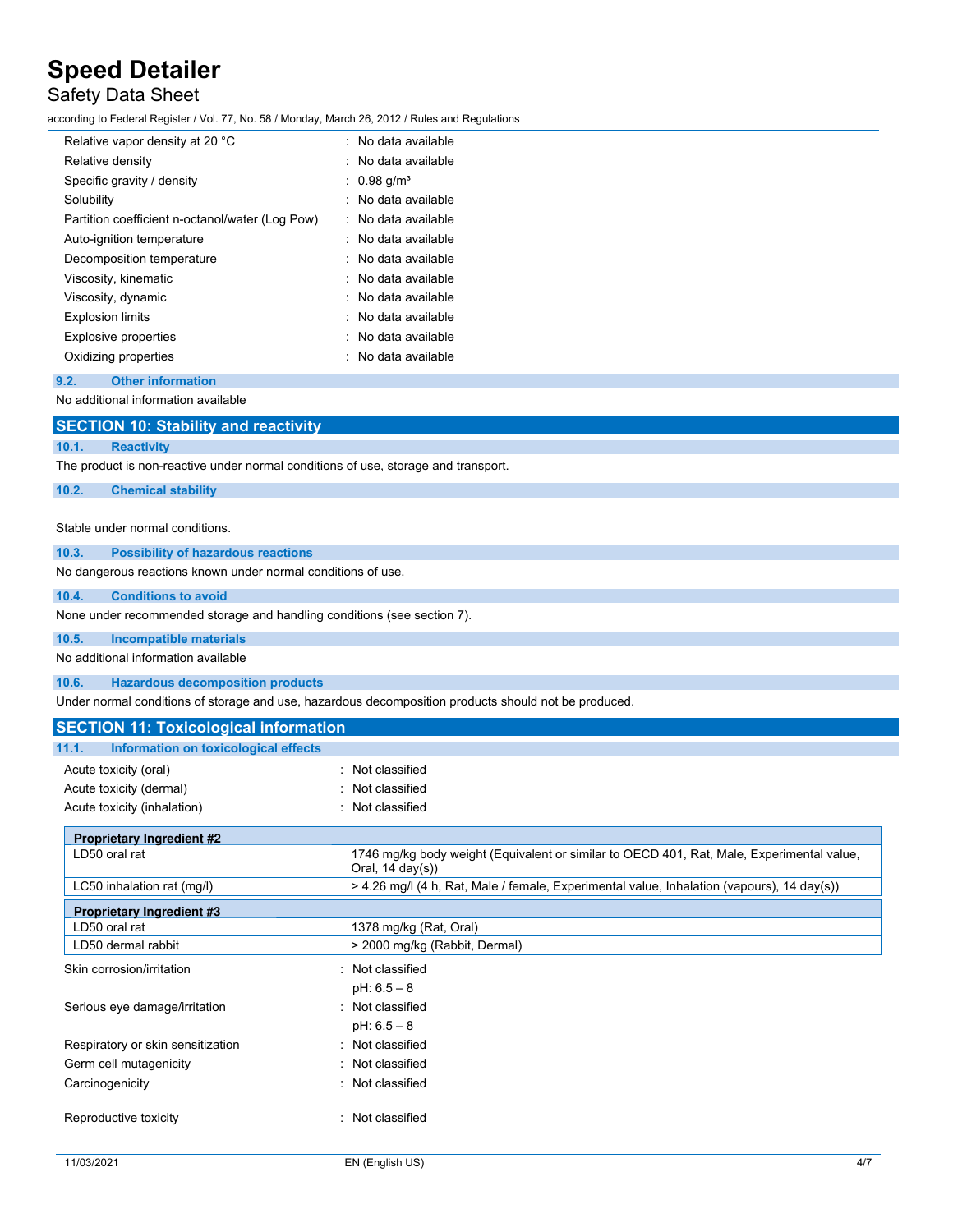# Safety Data Sheet

according to Federal Register / Vol. 77, No. 58 / Monday, March 26, 2012 / Rules and Regulations

| Specific target organ toxicity – single exposure      | : Not classified               |
|-------------------------------------------------------|--------------------------------|
| Specific target organ toxicity – repeated<br>exposure | : Not classified               |
| Aspiration hazard                                     | Not classified                 |
| Viscosity, kinematic                                  | $\therefore$ No data available |
| Symptoms/effects after skin contact                   | : Irritation.                  |
| Symptoms/effects after eye contact                    | $\therefore$ Eye irritation.   |

| <b>SECTION 12: Ecological information</b> |                                                                                                                                                                     |
|-------------------------------------------|---------------------------------------------------------------------------------------------------------------------------------------------------------------------|
| 12.1.<br><b>Toxicity</b>                  |                                                                                                                                                                     |
| Ecology - general                         | The product is not considered harmful to aguatic organisms or to cause long-term adverse<br>effects in the environment                                              |
| <b>Proprietary Ingredient #2</b>          |                                                                                                                                                                     |
| $LC50$ fish 1                             | 1474 mg/l (OECD 203: Fish, Acute Toxicity Test, 96 h, Oncorhynchus mykiss, Static system,<br>Fresh water, Experimental value, Lethal)                               |
| EC50 Daphnia 1                            | 1550 mg/l (OECD 202: Daphnia sp. Acute Immobilisation Test, 48 h, Daphnia magna, Static<br>system, Fresh water, Experimental value, Locomotor effect)               |
| ErC50 (algae)                             | 1840 mg/l (OECD 201: Alga, Growth Inhibition Test, 72 h, Pseudokirchneriella subcapitata,<br>Static system, Fresh water, Experimental value, Nominal concentration) |

## **12.2. Persistence and degradability**

| <b>Proprietary Ingredient #2</b> |                                 |  |
|----------------------------------|---------------------------------|--|
| Persistence and degradability    | Readily biodegradable in water. |  |
| <b>Proprietary Ingredient #3</b> |                                 |  |
| Persistence and degradability    | Readily biodegradable in water. |  |

### **12.3. Bioaccumulative potential**

| <b>Proprietary Ingredient #2</b>                                                               |                                                    |  |
|------------------------------------------------------------------------------------------------|----------------------------------------------------|--|
| Partition coefficient n-octanol/water (Log Pow)<br>0.81 (Experimental value, BASF test, 25 °C) |                                                    |  |
| Bioaccumulative potential                                                                      | Low potential for bioaccumulation (Log Kow $<$ 4). |  |
| Alcohols, Ehoxylated (68439-46-3)                                                              |                                                    |  |
| Bioaccumulative potential                                                                      | No bioaccumulation data available.                 |  |

## **12.4. Mobility in soil**

| <b>Proprietary Ingredient #2</b>                |                                                                      |
|-------------------------------------------------|----------------------------------------------------------------------|
| Surface tension                                 | 65.03 mN/m (20 °C, 2 g/l)                                            |
| Partition coefficient n-octanol/water (Log Koc) | $\vert$ 0.451 – 0.882 (log Koc, SRC PCKOCWIN v2.0, Calculated value) |
| Ecology - soil                                  | 'Highly mobile in soil.                                              |

### **12.5. Other adverse effects**

No additional information available

| <b>SECTION 13: Disposal considerations</b> |                                                                                             |
|--------------------------------------------|---------------------------------------------------------------------------------------------|
| 13.1.<br><b>Disposal methods</b>           |                                                                                             |
| Waste treatment methods                    | Dispose of contents/container in accordance with licensed collector's sorting instructions. |
| <b>SECTION 14: Transport information</b>   |                                                                                             |

## **Department of Transportation (DOT)**

In accordance with DOT

## Not applicable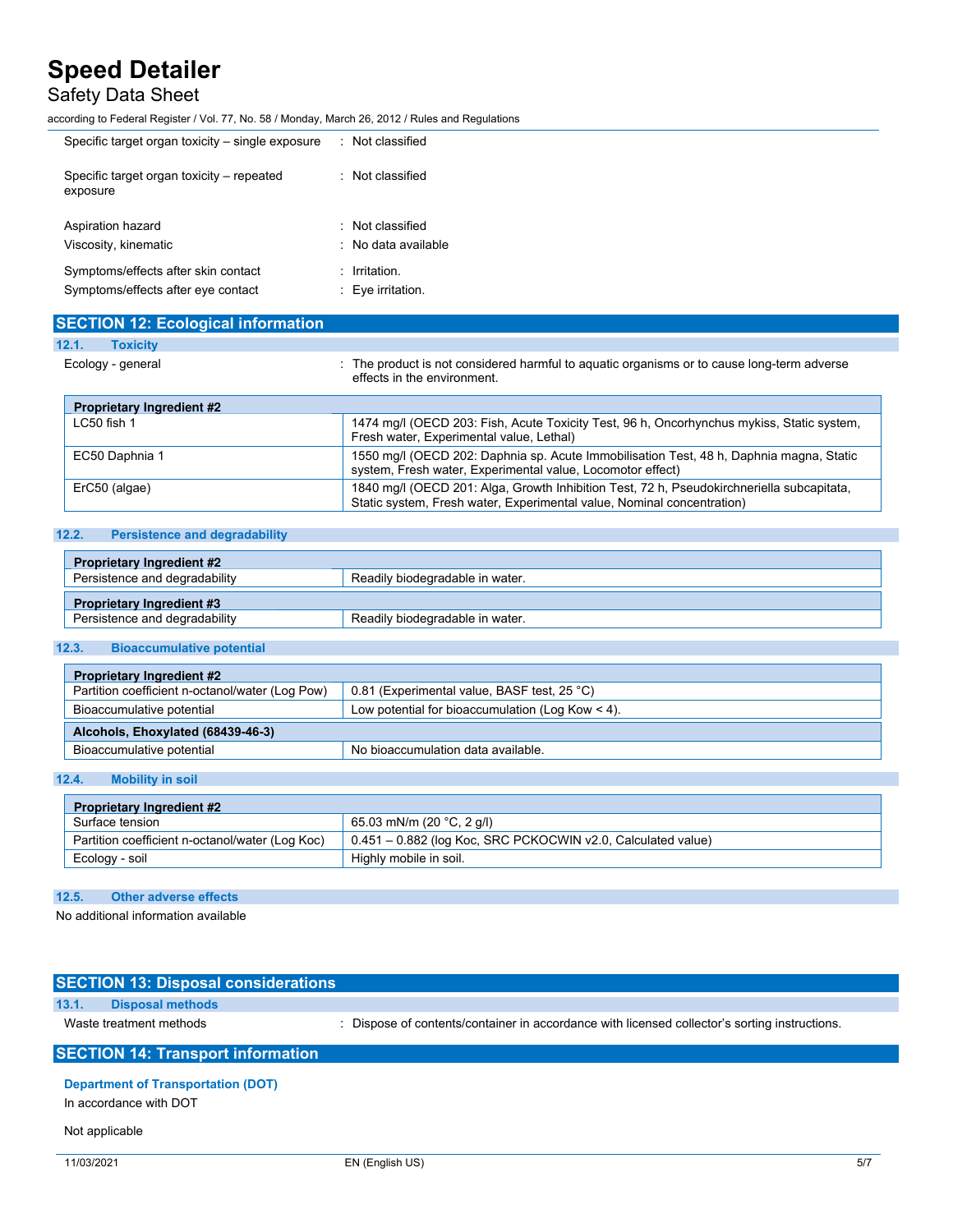Safety Data Sheet

according to Federal Register / Vol. 77, No. 58 / Monday, March 26, 2012 / Rules and Regulations

### **Transportation of Dangerous Goods**

Not applicable

### **Transport by sea**

Not applicable

### **Air transport**

Not applicable

| <b>SECTION 15: Regulatory information</b>                                 |                                                                                                                |
|---------------------------------------------------------------------------|----------------------------------------------------------------------------------------------------------------|
| 15.1. US Federal regulations                                              |                                                                                                                |
| <b>Proprietary Ingredient #2</b>                                          |                                                                                                                |
| Listed on the United States TSCA (Toxic Substances Control Act) inventory |                                                                                                                |
| <b>Proprietary Ingredient #3</b>                                          |                                                                                                                |
| Listed on the United States TSCA (Toxic Substances Control Act) inventory |                                                                                                                |
| EPA TSCA Regulatory Flag                                                  | XU - XU - indicates a substance exempt from reporting under the Chemical Data Reporting<br>Rule, (40 CFR 711). |
| <b>Proprietary Ingredient #1</b>                                          |                                                                                                                |
| Listed on the United States TSCA (Toxic Substances Control Act) inventory |                                                                                                                |
| EPA TSCA Regulatory Flag                                                  | XU - XU - indicates a substance exempt from reporting under the Chemical Data Reporting<br>Rule, (40 CFR 711). |

| 15.2. International regulations |
|---------------------------------|
|---------------------------------|

| м.      | ۰г |  |
|---------|----|--|
| 74<br>u |    |  |

| <b>Proprietary Ingredient #2</b>                      |
|-------------------------------------------------------|
| Listed on the Canadian DSL (Domestic Substances List) |
| <b>Proprietary Ingredient #3</b>                      |
| Listed on the Canadian DSL (Domestic Substances List) |
| <b>Proprietary Ingredient #1</b>                      |
| Listed on the Canadian DSL (Domestic Substances List) |
| <b>EU-Regulations</b>                                 |
| No additional information available                   |
| <b>National regulations</b>                           |
| No additional information available                   |
| <b>15.3. US State regulations</b>                     |

| <b>Component</b>          | State or local regulations                                                                                    |
|---------------------------|---------------------------------------------------------------------------------------------------------------|
| Proprietary Ingredient #2 | U.S. - New Jersey - Right to Know Hazardous Substance List; U.S. - Pennsylvania -<br>RTK (Right to Know) List |

## **SECTION 16: Other information**

according to Federal Register / Vol. 77, No. 58 / Monday, March 26, 2012 / Rules and Regulations

| Revision date | 09/09/2021                                                                                                                                                                             |
|---------------|----------------------------------------------------------------------------------------------------------------------------------------------------------------------------------------|
| Hazard Rating |                                                                                                                                                                                        |
| Health        | 2 Moderate Hazard - Temporary or minor injury may occur                                                                                                                                |
| Flammability  | : 0 Minimal Hazard - Materials that will not burn                                                                                                                                      |
| Physical      | : 0 Minimal Hazard - Materials that are normally stable, even under fire conditions, and will NOT<br>react with water, polymerize, decompose, condense, or self-react. Non-Explosives. |

SDS US (GHS HazCom 2012)